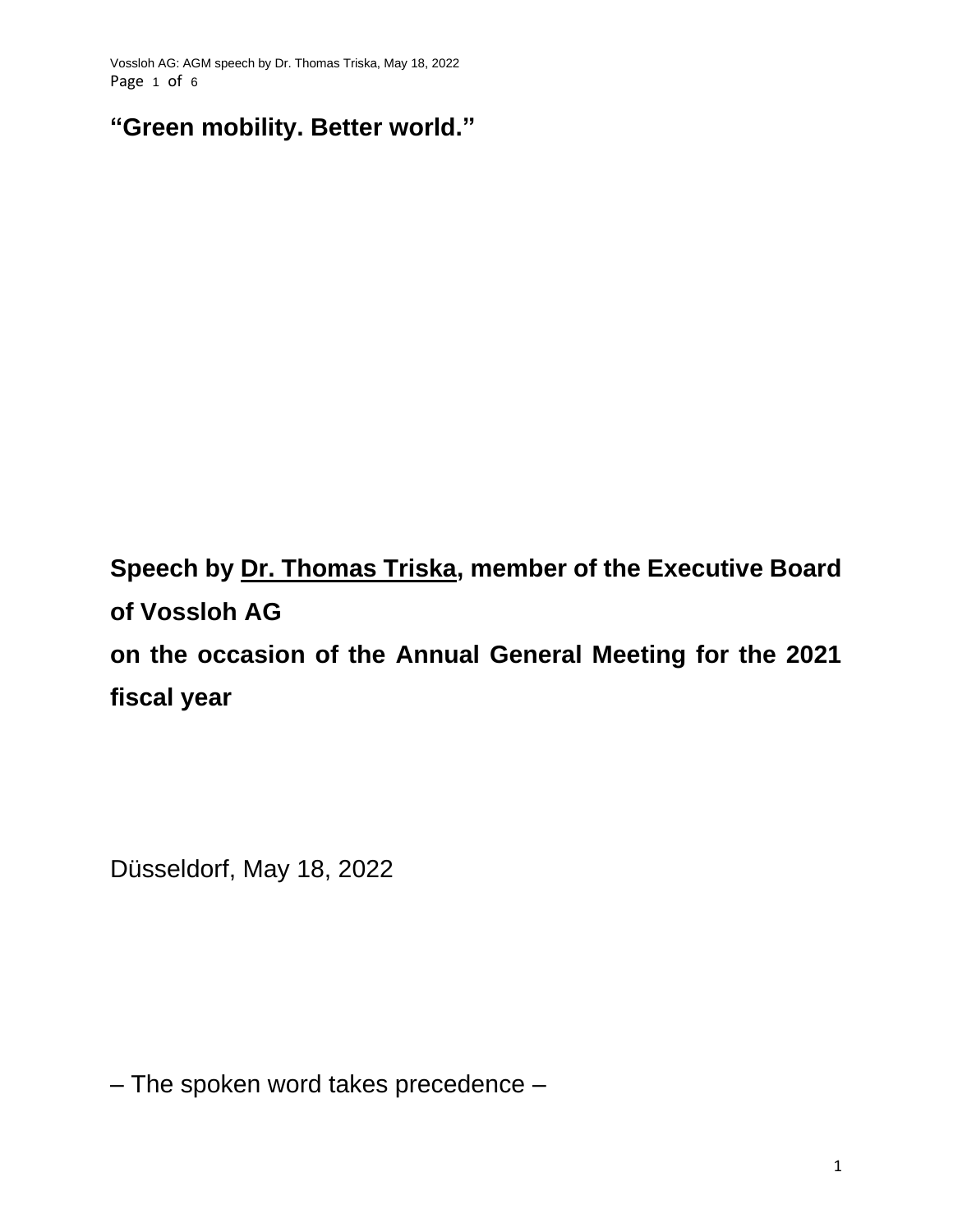Vossloh AG: AGM speech by Dr. Thomas Triska, May 18, 2022 Page 2 of 6

Thank you, Dr. Grube, Thank you, Mr. Schuster.

Dear shareholders,

Dear fellow participants of today's Annual General Meeting,

I would also like to welcome you to this year's Annual General Meeting and, as Mr. Schuster already announced, provide you with more detail on the key financial figures for the 2021 fiscal year. I will then give you a brief overview of your Company's performance in the first quarter of the current fiscal year.

Ladies and gentlemen, 2021 was a year in which your Company Vossloh impressively demonstrated its resilience. Despite the many burdens on the global economy caused by the coronavirus crisis, disrupted supply chains and rising prices for materials, energy and logistics services, I am able to present you with entirely encouraging results. In addition to our excellent positioning in the market for rail as a mode of transportation, our clear strategic alignment was another contributing factor here.

Both orders received and order backlog increased during the reporting period compared with the previous year. At € 947.6 million, orders received exceeded the previous year's level by 3.5 percent. The positive trend was primarily attributable to the Core Components division. This division benefited from higher orders received in the Fastening Systems business unit, which we achieved for instance in China, India, Australia and Germany. By contrast, orders received in the Tie Technologies business unit decreased due to lower demand in the United States. This was only partly offset by higher orders in Australia. We also recorded encouraging growth in orders received in the Lifecycle Solutions division. This was attributable to the positive development of the order situation in China, Germany and the Netherlands, with the increase in the Netherlands mainly due to the successful acquisition of the Dutch company ETS Spoor in July 2021.

Order backlog at the end of 2021 ultimately exceeded the figure for the previous year by 2.8 percent. In the Customized Modules division in particular, it was significantly above the previous year's level.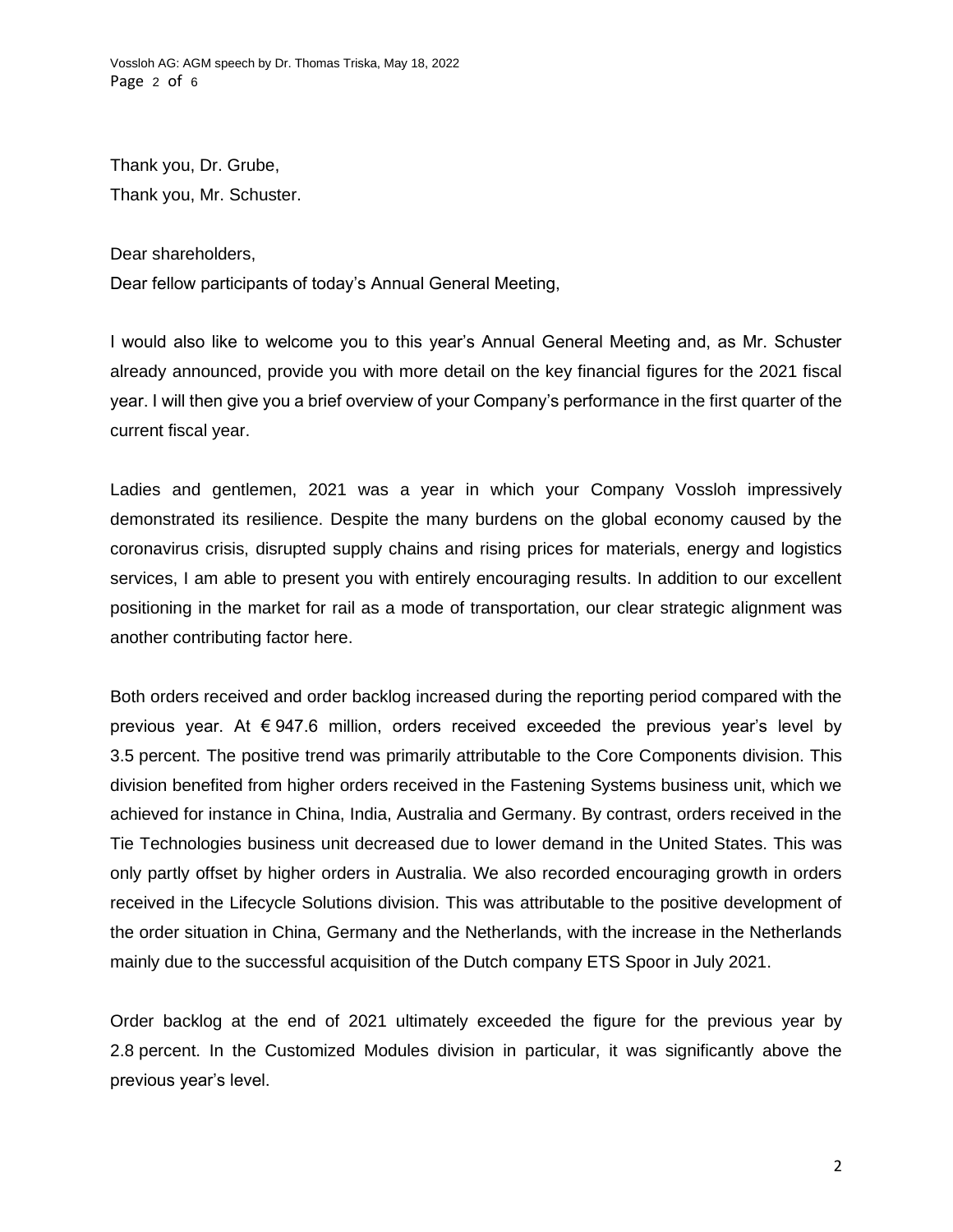And as has already been mentioned several times, sales revenues in the Group also developed very positively. Compared to the previous year, they increased by 8.4 percent to €942.8 million, thus reaching a level that exceeded our own original expectations. With the publication of the preliminary half-year results in July 2021, we therefore raised our sales guidance for the full year 2021 to up to €950 million. All divisions contributed to this development. With growth of 35.2 percent, the increase in sales in the Fastening Systems business unit was particularly pronounced. This business unit is allocated to the Core Components division, which recorded 14.3 percent higher sales revenues overall than in the previous year. In the Lifecycle Solutions division, the increase was 11.4 percent, aided by the acquisition of the Dutch company ETS Spoor in the summer. Mr. Schuster already addressed the strategic importance of this company in the first part of his speech. Finally, the Customized Modules division increased its sales revenues by 4.2 percent.

We are also very satisfied with the earnings performance achieved, despite significant increases in material, logistics and energy prices during the reporting period. This resulted in a negative effect on earnings of more than €10 million in the second half of the year alone, with the largest share attributable to material prices for steel and plastic components. Unfortunately, this trend is continuing with increasing momentum in the current fiscal year, in part due to the effects of the war in Ukraine. More will be said about that later.

In 2021, we succeeded in further increasing our earnings and operating profitability despite these difficult conditions. Operating earnings before interest and taxes – EBIT – increased significantly from €57.5 million in 2020 to €72.3 million in 2021. The operating EBIT margin improved by 1.1 percentage points to reach 7.7 percent. For the sake of comparability, the carrying amount adjustment of €15.6 million recognized in profit or loss as part of the transitional consolidation of a Chinese company in the Fastening Systems business unit in the 2020 fiscal year was eliminated.

Operating EBITDA increased by €16.7 million to €124.2 million. The EBITDA margin reached 13.2 percent and also exceeded the previous year's operating figure of 12.4 percent. Both margin figures were thus within the expected target corridors for 2021.

Value added is a key indicator for the longer-term management of the Group. A positive value added indicates that the average return expectations of both debt and equity investors were exceeded. We have once again succeeded in this regard. Value added for the 2021 fiscal year was €9.5 million. By comparison, in 2020 it came to €12.5 million but significantly benefited from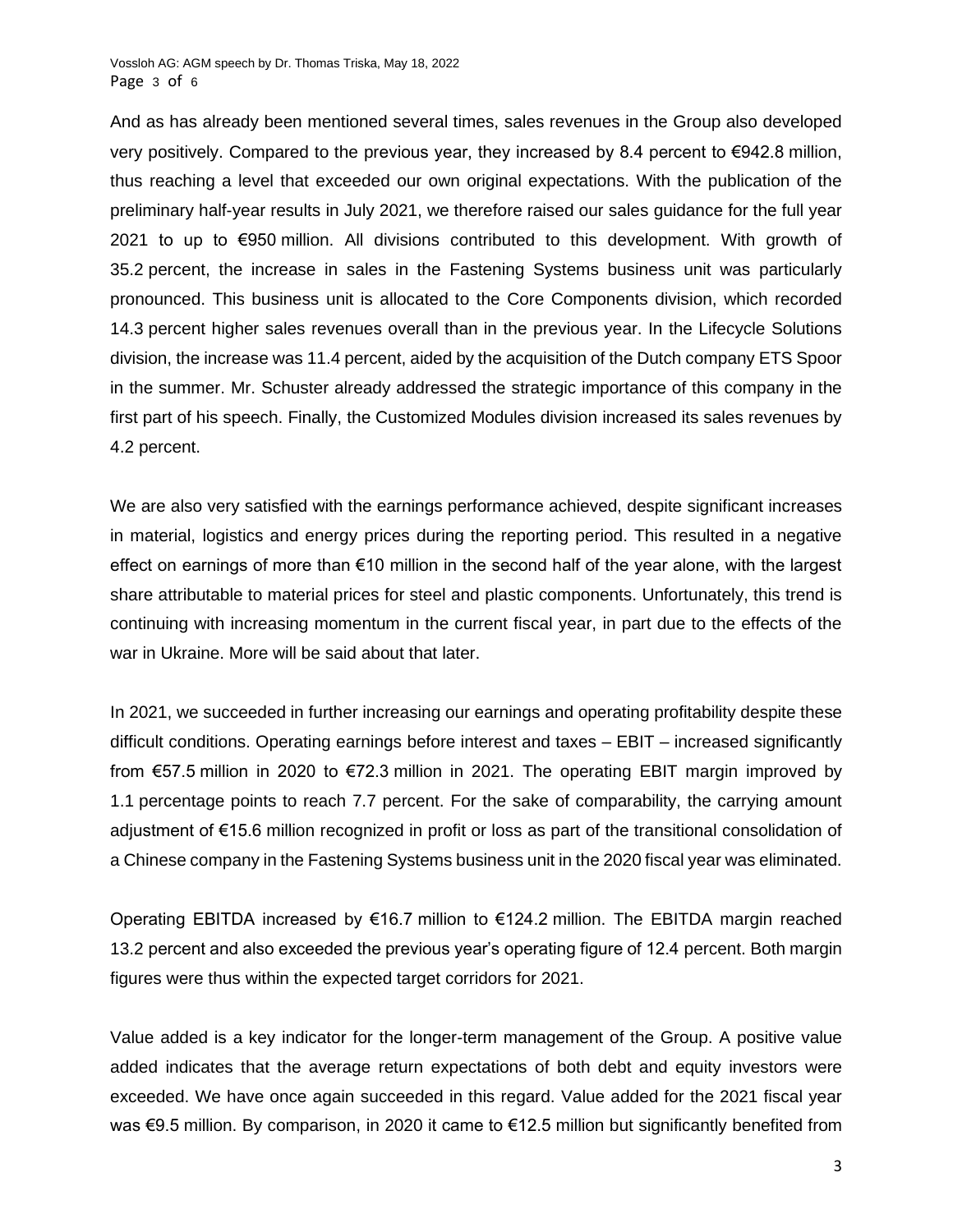the accounting effect I just mentioned. On an operational basis, the value added also increased noticeably in 2021.

Likewise, the Company's self-financing power also improved in the 2021 fiscal year. Free cash flow increased significantly compared to the previous year, from  $€4.0$  million to  $€30.6$  million. However, it should be noted that the previous year's figure was impacted by discontinued operations in the Transportation division.

At the end of the 2021 fiscal year, the equity of the Group came to  $\epsilon$ 587.9 million, a significant increase compared to the figure of €412.4 million at the end of the reporting period in 2020. The equity ratio increased significantly by 11.6 percentage points to 45.6 percent at the end of 2021. Excluding lease liabilities, net financial debt decreased from €307.4 million at the end of 2020 to €174.0 million as of the reporting date in 2021. Net financial debt went down from €351.3 million to €215.6 million when lease liabilities are included. Both the increase in the equity ratio and the reduction in debt are mainly the result of the issuance of our sustainability-oriented hybrid note with a volume of €150 million in February 2021, as Mr. Schuster mentioned earlier. The cash inflows from this form of note are allocated to equity in accordance with the relevant IFRS accounting standards.

Finally, let's take a brief look at our divisions in 2021. As I mentioned at the outset, the significant increase in sales in the Core Components division of around 14.3 percent to €429.1 million was attributable to the positive development in the Fastening Systems business unit. The sales revenues of this business unit went up by  $\epsilon$ 76.1 million in the reporting period to  $\epsilon$ 292.4 million. This was in particular due to higher demand in Italy and Germany, in addition to pandemic-related postponements of deliveries in China from 2020. By contrast, sales in the Tie Technologies business unit came to €142.3 million due to lower demand in the United States and lower sales in Australia, thus dropping as expected from the previous year's level of  $\epsilon$ 169.1 million.

The Core Components division generated EBIT of €46.7 million in the 2021 fiscal year, compared with an operating value of €36.0 million in the previous year. The EBIT margin went up from 9.6 percent on an operational basis in the previous year to 10.9 percent.

In the Customized Modules division, we were also able to increase sales revenues by €16.9 million to €418.7 million. Higher sales revenues, in particular in Egypt, Australia and India, contributed to the good development, more than compensating for the decline in other regions – above all in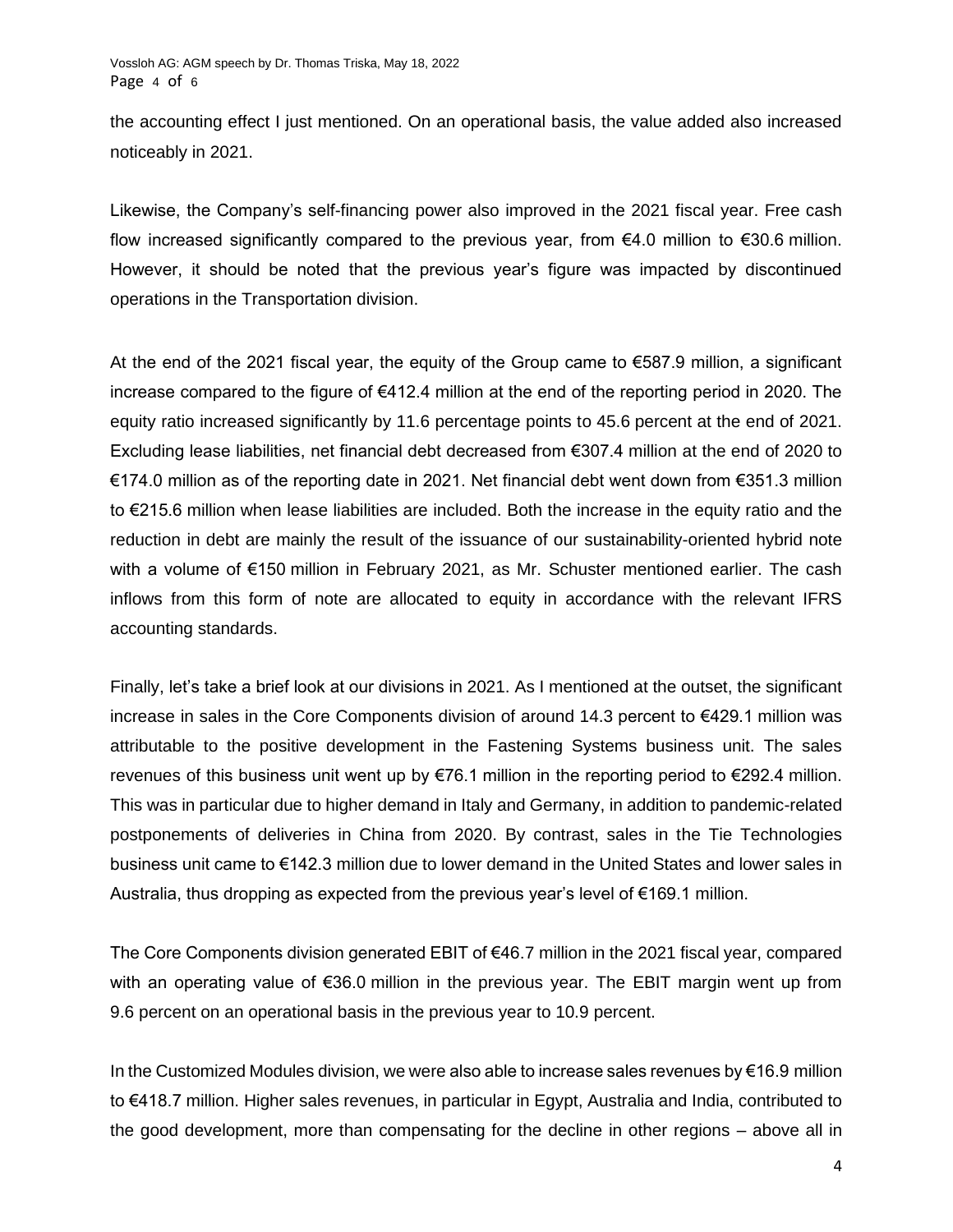France. EBIT improved by  $€4.0$  million over the previous year to  $€34.0$  million. Accordingly, the EBIT margin went up from 7.5 percent to 8.1 percent. This increase can be traced in particular to operational efficiency gains, in France and elsewhere.

The Lifecycle Solutions division again achieved sales revenues above the €100 million mark, exceeding the previous year's figure of €103.8 million and reaching €115.5 million. The increase of 11.4 percent is mainly due to a higher number of machine sales as well as first sales revenues contributions from the Dutch company ETS Spoor, which was acquired in July 2021. The division's EBIT went up by €0.5 million to €9.3 million. By contrast, the EBIT margin decreased slightly from 8.4 percent in the previous year to 8.0 percent in 2021 due to expenses in connection with the acquisition of ETS Spoor.

Ladies and gentlemen, when we look at the bottom line in 2021, I can only agree with the previous speakers, Dr. Grube and Mr. Schuster: 2021 was a very successful year for Vossloh because we mastered the challenges we faced and developed the company further in spite of them. We can be more than a little proud of this achievement, even as we also aim for better.

In the next part of my speech, I would like to explain some key data on business development in the first quarter of 2022. In the interest of time, I will confine myself here to the Group perspective.

The first quarter of 2022 can be seen as a very successful start to the current fiscal year. We were able to report record figures for both orders received and order backlog. Orders received of €378.2 million corresponds to an increase of 45.4 percent compared with the previous year's first quarter. Order backlog as of the reporting date, March 31, 2022, increased to  $\epsilon$ 772.4 million. This is 19.8 percent higher than the figure of €644.8 million for the previous year's period. This welcome development in demand was mainly attributable to two major orders for rail fastening systems worth a total of around €90 million, which are needed for the construction of new high-speed lines in China. In addition, we also succeeded in concluding a framework agreement in Australia for the supply of concrete ties with a volume of around €90 million. As with the numerous framework agreements from 2021, this order will also only be reported under orders received with a time delay when the orders are actually called-off.

We were also able to increase sales quarter-on-quarter and raise revenues by 7.3 percent from €207.1 million in 2021 to €222.2 million. This improvement was primarily spurred by higher sales contributions in the Customized Modules division. The Lifecycle Solutions division also improved